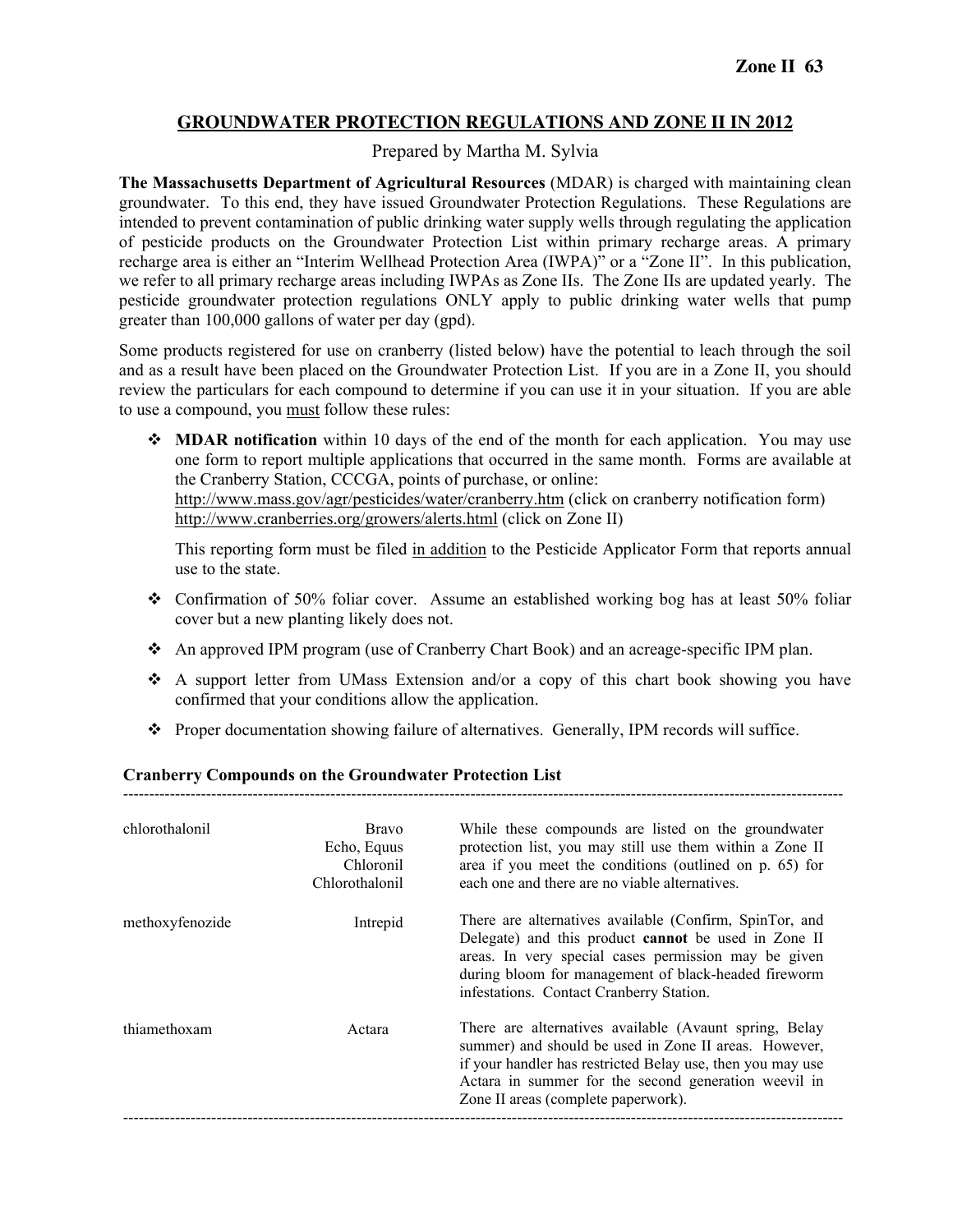# **64 ZONE II**

# **Guidelines provided by Massachusetts Department of Agricultural Resources (MDAR):**

Greater detail is provided at the MDAR website (http://www.mass.gov/agr/pesticides/water/index.htm) or from the Cape Cod Cranberry Growers' Association (at their website, http://www.cranberries.org/ under Grower services, then Grower advisories, then Groundwater protection).

# **Are you applying a product that is listed on the Groundwater Protection List within a regulated primary recharge area?**

The pesticide groundwater protection regulations ONLY apply to public drinking water wells that pump greater than 100,000 gallons of water per day (gpd). The primary recharge area is designated as a Zone II or an Interim Wellhead Protection Area (IWPA) by the Massachusetts Department of Environmental Protection (DEP). Listed below are several ways to establish if you are in a regulated primary recharge area.

# **Determining The Location of a Regulated Primary Recharge Area - Zone II or IWPA.**

To determine if the application site falls within a Zone II or IWPA, you can use the following options:

#### **Bound Map Books**

You should check the updated bound map books available at your local Ag dealers, the Cranberry Station, or the CCCGA. These books are provided by the Cape Cod Cranberry Growers' Association. The maps are organized alphabetically by town. Main roads, waterways, Zone IIs and cranberry bogs are easy to identify on the maps.

#### **Internet Option**

If you have access to the internet, you can go to the MDAR website (http://www.mass.gov/agr). Click on "Pesticide Programs", then click on "Public Drinking Water Supply Protection". On the left menu, click the link "Zone II Areas Listed by Town" and then the name of your town from the list. A map will open with tools to zoom in on specific areas of the town. The Cape Cod Cranberry Growers' Association also has a set of internet maps accessible at:

http://www.cranberries.org/growers/alerts\_zone2.html.

DEP also has a link: http://maps.massgis.state.ma.us/WSPA/viewer.html.

# **Other Options**

Check with the regional DEP office, DEP Southeast Regional Office: 508-946-2700.

# **Are you applying pesticides in an area that has less than a 50% foliar cover?**

If your area of application is located within the primary recharge area, you must determine if you are applying to an area with less than or greater than 50% foliar ground cover.

Assume an established, harvestable bog has at least 50% foliar cover.

If your bog is a new planting or it has not vined in to at least 50% foliar cover, and you wish to apply a pesticide listed on the groundwater protection list within a Zone II or IWPA, then the applicator must submit a Pesticide Management Plan (PMP) to MDAR for that use pattern and have it approved prior to the application. If this is the case, contact CCCGA or MDAR to develop this plan.

# **What is an Integrated Pest Management Program?**

Pesticides on the groundwater list must be applied as part of an Integrated Pest Management (IPM) program from an MDAR approved source. These include:

- Use of the current "Cranberry Chart Book" published by the UMass Cranberry Station.
- UMass Extension generated fact sheets that outline IPM practices specific to the pest problem.
- IPM Programs specifically developed to meet the requirements of the Groundwater Protection Regulations.